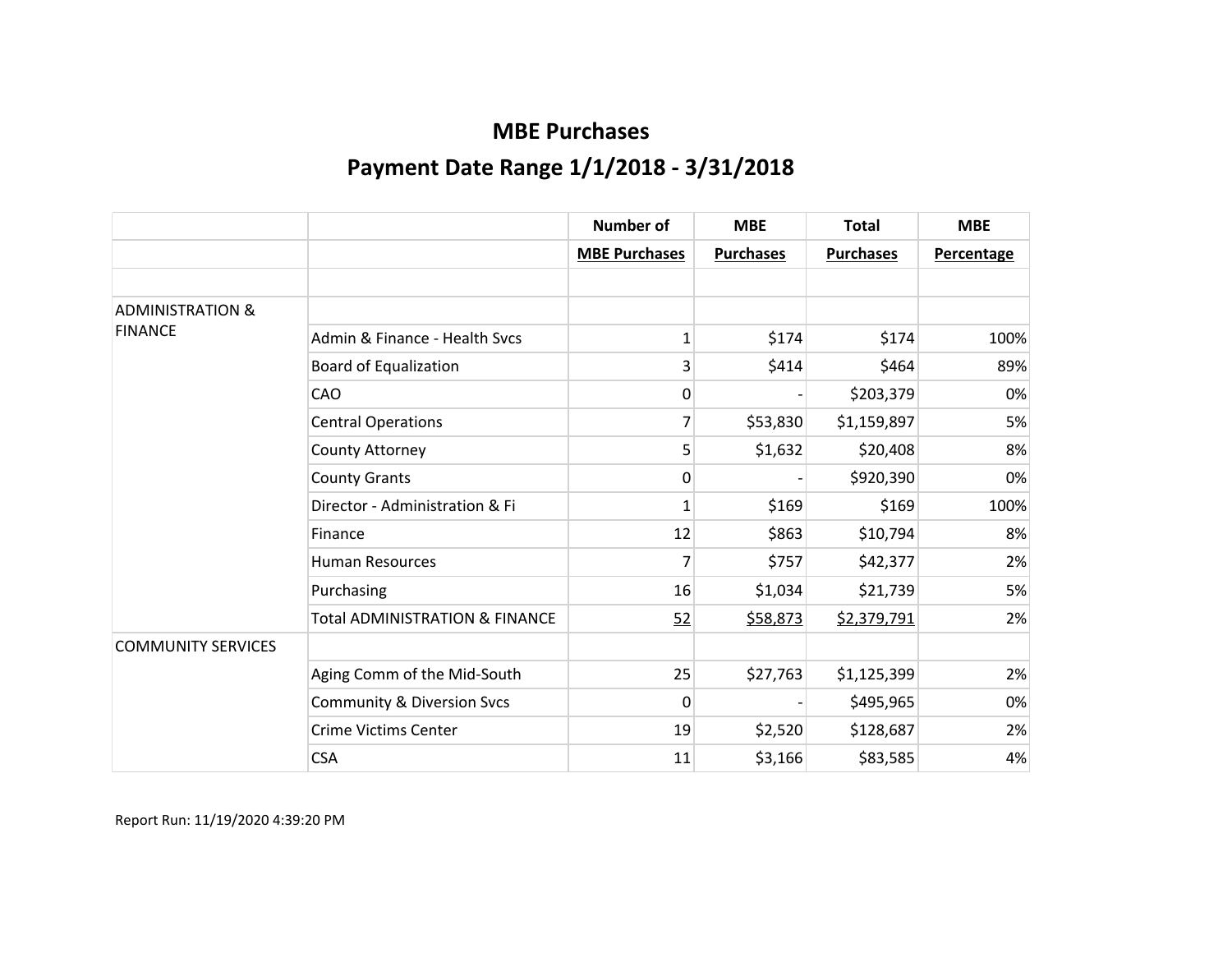| <b>COMMUNITY SERVICES</b> | <b>Director Community Services</b>     | 1              | \$3,500  | \$86,775    | 4%  |
|---------------------------|----------------------------------------|----------------|----------|-------------|-----|
|                           | <b>Pretrial Services</b>               | 1              | \$270    | \$11,684    | 2%  |
|                           | Ryan White                             | $\mathbf{0}$   |          | \$1,888,431 | 0%  |
|                           | <b>Total COMMUNITY SERVICES</b>        | 57             | \$37,220 | \$3,820,525 | 1%  |
| <b>CORRECTIONS</b>        |                                        |                |          |             |     |
|                           | <b>Correction Center Facility</b>      | $\mathbf{0}$   |          | \$35,870    | 0%  |
|                           | <b>Corrections Administration</b>      | 136            | \$60,049 | \$6,193,638 | 1%  |
|                           | <b>Total CORRECTIONS</b>               | 136            | \$60,049 | \$6,229,508 | 1%  |
| <b>EMPLOYEE BENEFITS</b>  |                                        |                |          |             |     |
|                           | Employee Health Insurance              | 0              |          | \$364,667   | 0%  |
|                           | <b>Total EMPLOYEE BENEFITS</b>         | $\overline{0}$ |          | \$364,667   | 0%  |
| <b>HEALTH SERVICES</b>    |                                        |                |          |             |     |
|                           | Admin & Finance - Health Svcs          | 15             | \$1,977  | \$19,887    | 10% |
|                           | <b>Community Health</b>                | 130            | \$25,247 | \$423,604   | 6%  |
|                           | <b>Environmental Health Services</b>   | 17             | \$4,936  | \$236,926   | 2%  |
|                           | <b>Forensic Services</b>               | 5              | \$1,380  | \$38,512    | 4%  |
|                           | <b>Health Planning &amp; Promotion</b> | 23             | \$27,713 | \$95,731    | 29% |
|                           | <b>Inmate Medical Care</b>             | $\overline{2}$ | \$60     | \$5,095,764 | 0%  |
|                           | <b>Public Health Safety</b>            | 35             | \$4,223  | \$460,782   | 1%  |
|                           | <b>Total HEALTH SERVICES</b>           | <u>227</u>     | \$65,537 | \$6,371,204 | 1%  |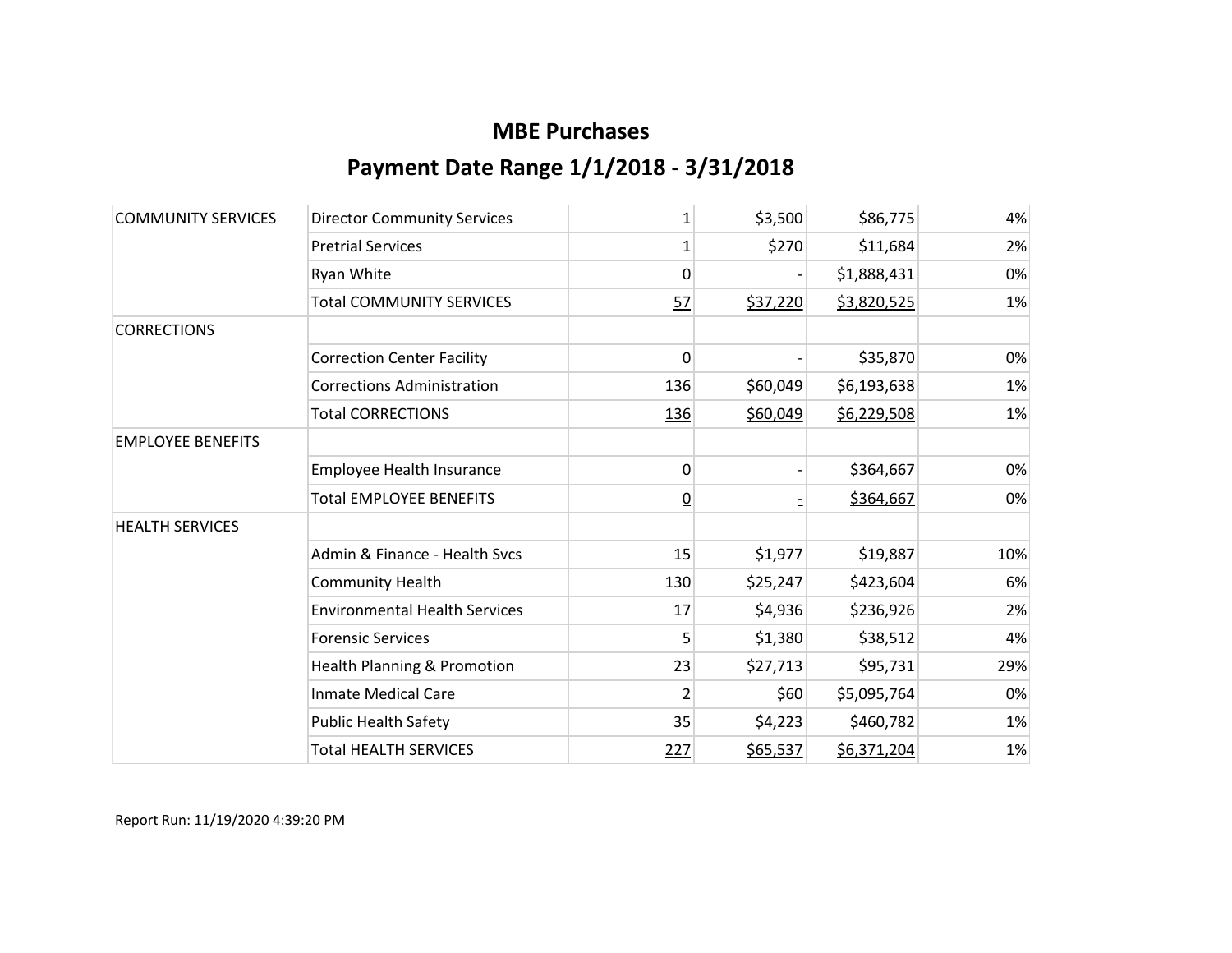| <b>INFORMATION</b>        |                                                       |    |           |             |     |
|---------------------------|-------------------------------------------------------|----|-----------|-------------|-----|
| <b>TECHNOLOGY SERVICE</b> | <b>Chief Information Officer</b>                      | 0  |           | \$129,611   | 0%  |
|                           | <b>IT Internal Services</b>                           | 5  | \$43,539  | \$651,835   | 7%  |
|                           | IT Operations                                         | 29 | \$116,224 | \$783,586   | 15% |
|                           | <b>Total INFORMATION TECHNOLOGY</b><br><b>SERVICE</b> | 34 | \$159,763 | \$1,565,033 | 10% |
| <b>JAIL DIVISION</b>      |                                                       |    |           |             |     |
|                           | Jail Administration                                   | 44 | \$56,184  | \$2,057,501 | 3%  |
|                           | Jail Programs                                         | 25 | \$12,198  | \$192,325   | 6%  |
|                           | Jail Security                                         | 3  | \$918     | \$8,696     | 11% |
|                           | <b>Total JAIL DIVISION</b>                            | 72 | \$69,300  | \$2,258,522 | 3%  |
| <b>JUDICIAL</b>           |                                                       |    |           |             |     |
|                           | <b>Attorney General</b>                               | 0  |           | \$37,190    | 0%  |
|                           | <b>Chancery Court</b>                                 | 4  | \$433     | \$2,769     | 16% |
|                           | <b>Circuit Court</b>                                  | 9  | \$577     | \$6,389     | 9%  |
|                           | <b>Criminal Court</b>                                 | 20 | \$4,895   | \$18,414    | 27% |
|                           | Divorce Referee                                       | 0  |           | \$159       | 0%  |
|                           | <b>General Sessions Court</b>                         | 24 | \$5,204   | \$327,662   | 2%  |
|                           | <b>Jury Commission</b>                                | 3  | \$120     | \$436       | 28% |
|                           | Juvenile Court Clerk                                  | 7  | \$750     | \$48,798    | 2%  |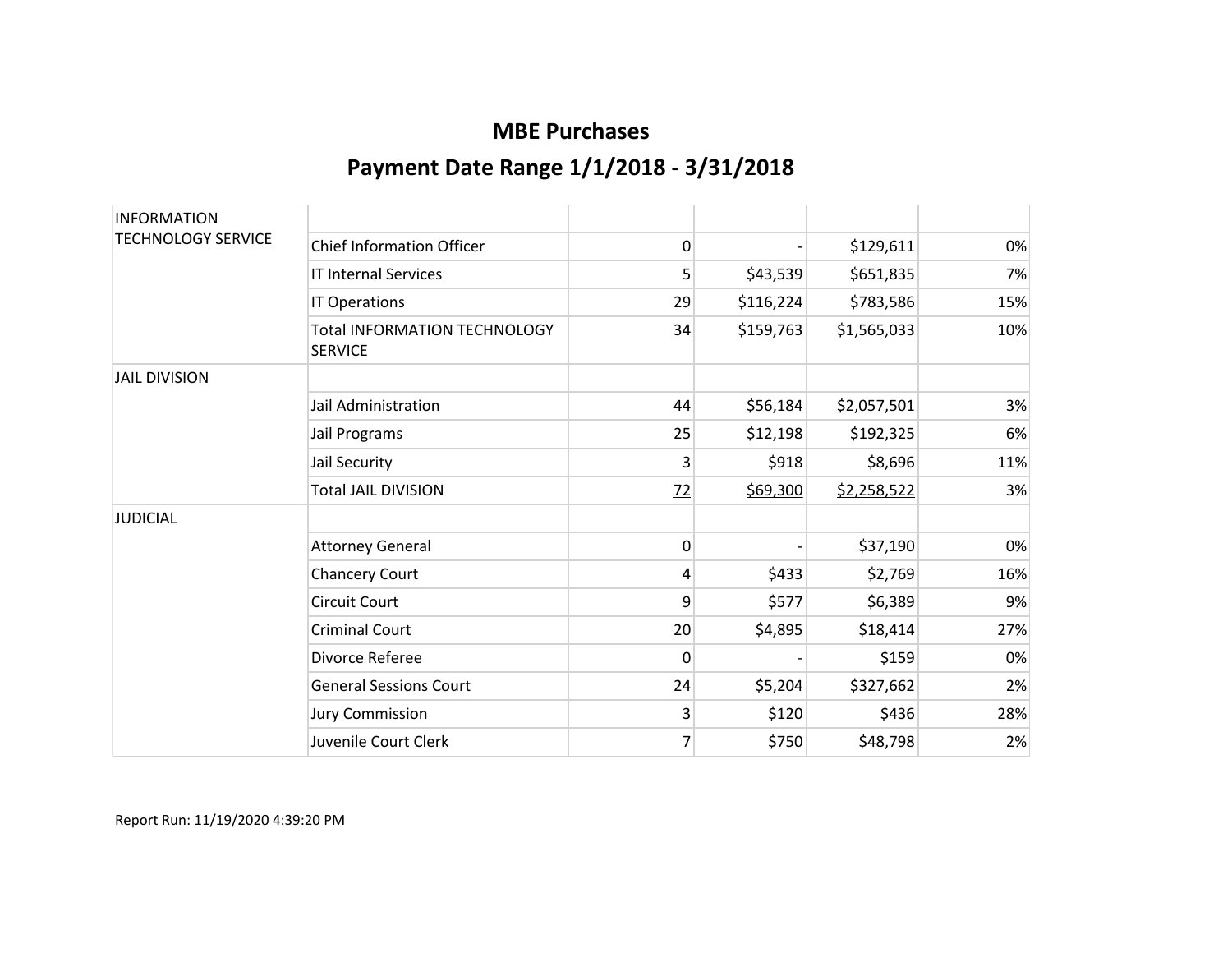| <b>JUDICIAL</b>         | Juvenile Court Judge                                  | 33              | \$7,307  | \$230,929 | 3%  |
|-------------------------|-------------------------------------------------------|-----------------|----------|-----------|-----|
|                         | <b>Probate Court</b>                                  | 10              | \$699    | \$1,691   | 41% |
|                         | Public Defender                                       | 33              | \$3,428  | \$36,960  | 9%  |
|                         | <b>Total JUDICIAL</b>                                 | 143             | \$23,412 | \$711,396 | 3%  |
| <b>LAW ENFORCEMENT</b>  |                                                       |                 |          |           |     |
|                         | <b>Chief Deputy</b>                                   | $\mathbf 0$     |          | \$2,811   | 0%  |
|                         | Courts                                                | $\mathbf 1$     | \$211    | \$135,551 | 0%  |
|                         | <b>Detectives</b>                                     | 0               |          | \$1,536   | 0%  |
|                         | Fugitive                                              | 0               |          | \$41,926  | 0%  |
|                         | <b>Special Operations</b>                             | 6               | \$5,151  | \$178,808 | 3%  |
|                         | <b>Training</b>                                       | 6               | \$2,237  | \$101,821 | 2%  |
|                         | Uniform Patrol                                        | 0               |          | \$41,999  | 0%  |
|                         | <b>Total LAW ENFORCEMENT</b>                          | 13              | \$7,599  | \$504,453 | 2%  |
| <b>MISCELLANEOUS</b>    |                                                       |                 |          |           |     |
| <b>INTERNAL SERVICE</b> | Admin & Finance - Health Svcs                         | 0               |          | \$265     | 0%  |
|                         | <b>Total MISCELLANEOUS INTERNAL</b><br><b>SERVICE</b> | $\underline{0}$ |          | \$265     | 0%  |
| OTHER ELECTED OFFICIALS |                                                       |                 |          |           |     |
|                         | Assessor                                              | $\mathbf{1}$    | \$12,382 | \$251,380 | 5%  |
|                         | <b>County Clerk</b>                                   | 25              | \$4,767  | \$45,636  | 10% |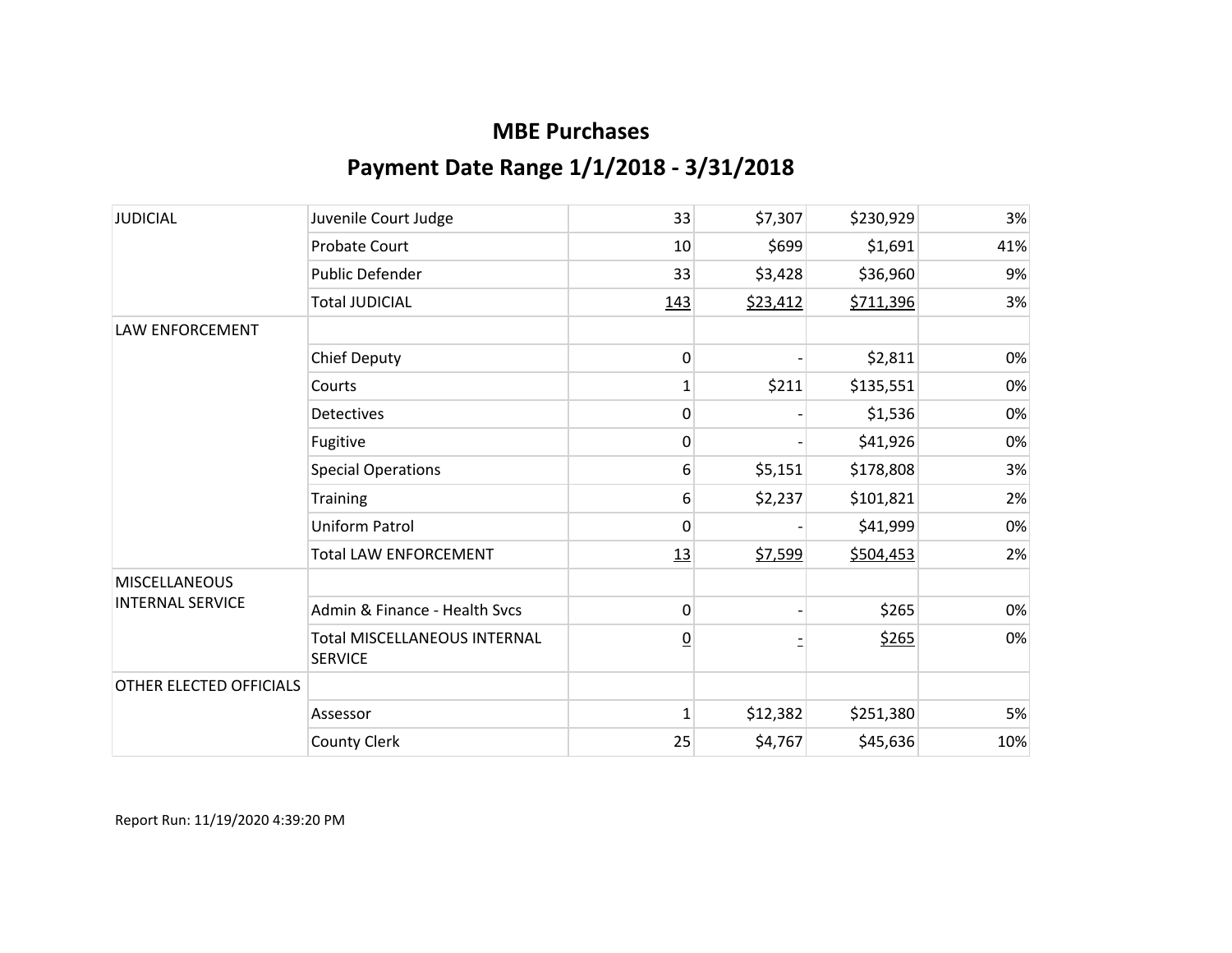| OTHER ELECTED OFFICIALS | <b>Election Commission</b>           | 11             | \$1,170   | \$29,640    | 4%   |
|-------------------------|--------------------------------------|----------------|-----------|-------------|------|
|                         | <b>Equal Opportunity Compliance</b>  | 11             | \$1,109   | \$4,364     | 25%  |
|                         | Legislative Operations               | 15             | \$1,074   | \$103,778   | 1%   |
|                         | Register                             | 9              | \$632     | \$25,891    | 2%   |
|                         | Trustee                              | 7              | \$1,362   | \$130,820   | 1%   |
|                         | <b>Total OTHER ELECTED OFFICIALS</b> | <u>79</u>      | \$22,496  | \$591,510   | 4%   |
| <b>Other Offices</b>    |                                      |                |           |             |      |
|                         | <b>Central Operations</b>            | $\overline{2}$ | \$140,528 | \$371,697   | 38%  |
|                         | Courts                               | 3              | \$84,370  | \$594,725   | 14%  |
|                         | Director & Staff-Public Works        | 2              | \$55,148  | \$269,880   | 20%  |
|                         | Parks and Grounds Maintenance        | 1              | \$45,675  | \$45,675    | 100% |
|                         | Roads & Bridges                      | $\mathbf{0}$   |           | \$138,430   | 0%   |
|                         | <b>Support Services</b>              | 2              | \$32,819  | \$864,852   | 4%   |
|                         | <b>Total Other Offices</b>           | 10             | \$358,539 | \$2,285,260 | 16%  |
| <b>PLANNING &amp;</b>   |                                      |                |           |             |      |
| <b>DEVELOPMENT</b>      | Admin & Finance - Health Sycs        | 4              | \$154     | \$4,434     | 3%   |
|                         | <b>Codes Enforcement</b>             | 17             | \$1,745   | \$45,378    | 4%   |
|                         | Director - Planning & Developm       | 3              | \$255     | \$24,437    | 1%   |
|                         | Housing                              | 9              | \$94,439  | \$341,414   | 28%  |
|                         | <b>Regional Services</b>             | 12             | \$1,079   | \$201,615   | 1%   |